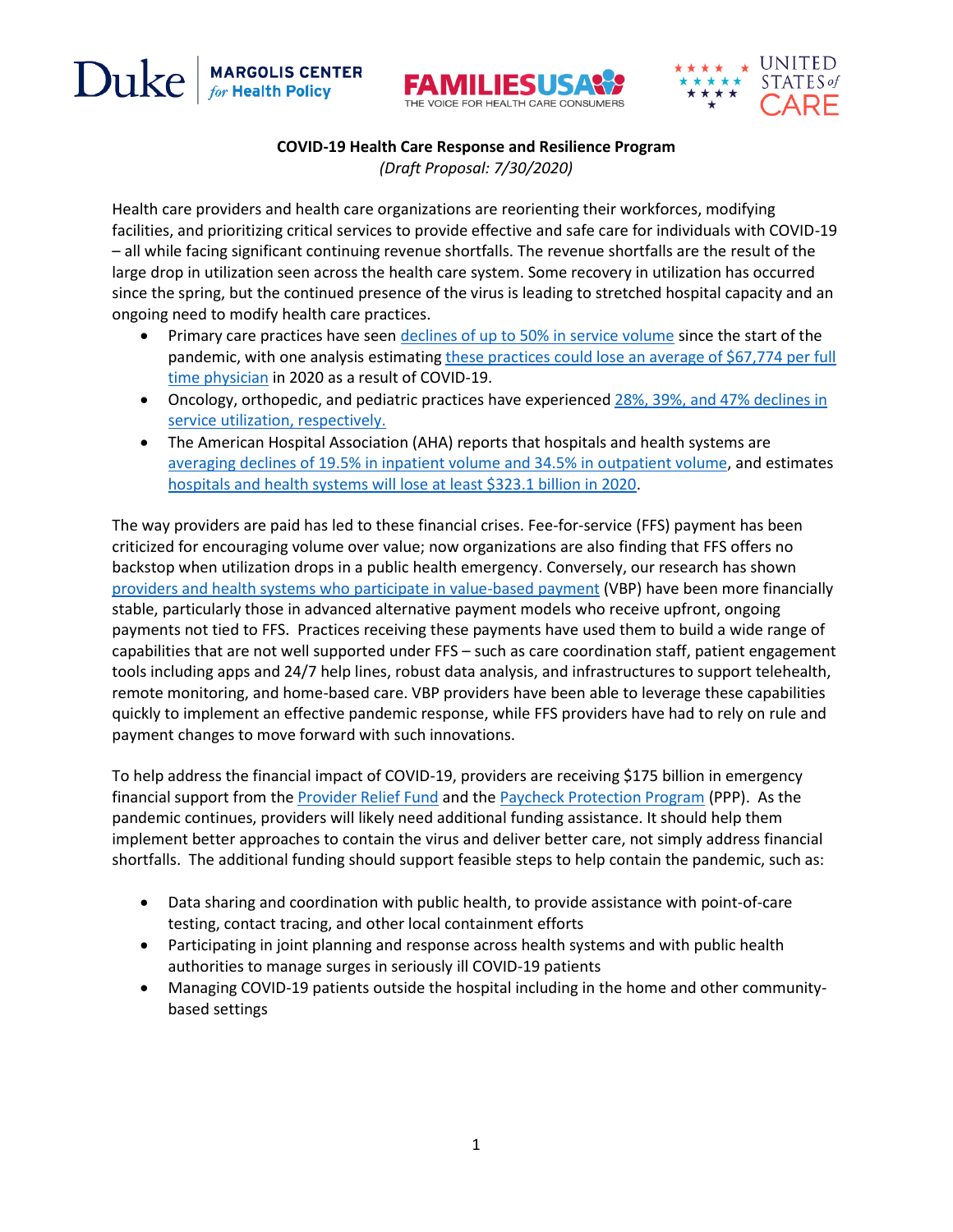





Also critical for pandemic response is the expansion of care reforms that help patients continue to get the other needed care during the pandemic, including:

- Implementing care teams focused on chronic disease, mental health, and substance abuse management using telehealth, remote monitoring, and assistance with social needs like food insecurity
- Shifting services like drug infusion and care management for complications in cancer patients to less costly home or ambulatory settings, when such shifts are clinically appropriate
- Adopting new models of care for patients with specialized health problems, such as: home dialysis for patients with end-stage renal disease rather than visits to dialysis centers; and homeand community-based care models for complex patients, like "hospital at home" care or advanced home rehabilitation services

Health care providers paid under FFS are taking steps like these as part of the COVID-19 response, despite their financial difficulties. At the same time, to increase reimbursement, especially as they look beyond the pandemic, they have to focus on reopening in-facility elective services. Many such critical services, including preventive services like mammograms, or evaluations of worrisome new symptoms of cancer or heart disease, are critical to reopen because they cannot easily be done outside the office or hospital. However, growing evidence around the country shows that much care can be delivered in new ways, and some "low-value" tests and procedures do not need to come back at all – if providers have an opportunity to participate in payment models that support such reforms.

To encourage providers to invest in COVID-19 care redesign that helps them safely and effectively meet the needs of their patient population, and make progress on health care costs and access as we emerge from the pandemic, further assistance should provide a path to make permanent new care models that are not only an effective part of pandemic response, but that can lead to more convenient access, better outcomes, and less costly approaches to care – as well as better preparedness for the next public health emergency. Relief payments that only provide a bridge to a return to FFS payments won't achieve that goal.

Overall health care spending fel[l 38% in April,](https://www.healthsystemtracker.org/chart-collection/how-have-healthcare-utilization-and-spending-changed-so-far-during-the-coronavirus-pandemic/#item-year-over-year-percent-change-in-personal-consumption-expenditures-on-health-care-services-january-1960-april-2020) and double-digit spending reductions continue. While most of this decline reflects the loss of needed care, and some catch-up spending should be expected, some of the spending drop reflects the substitution of less costly care and the elimination of unnecessary care. But under current financial relief and FFS payments, it's hard to sustain such reforms. For example, telehealth visit[s peaked in April](https://www.commonwealthfund.org/publications/2020/apr/impact-covid-19-outpatient-visits) but have declined since. Alternative payment models with less linkage to volume of services would help providers permanently sustain innovative care from the pandemic. Building on recent experience, they would help providers bring back a health care system that delivers needed services more efficiently and eliminates rather than restarts services that aren't needed. The resulting long-term impact on health care costs could be substantial.

Simply providing financial relief for current revenue shortfalls does not help providers continue or expand reforms in care that are needed for pandemic response and for a more sustainable health care system. Giving providers financial support now that shifts payments away from FFS would not only provide needed financial relief, it would also help them respond by delivering critical health during the pandemic, and help them keep and build onto the reforms for the future.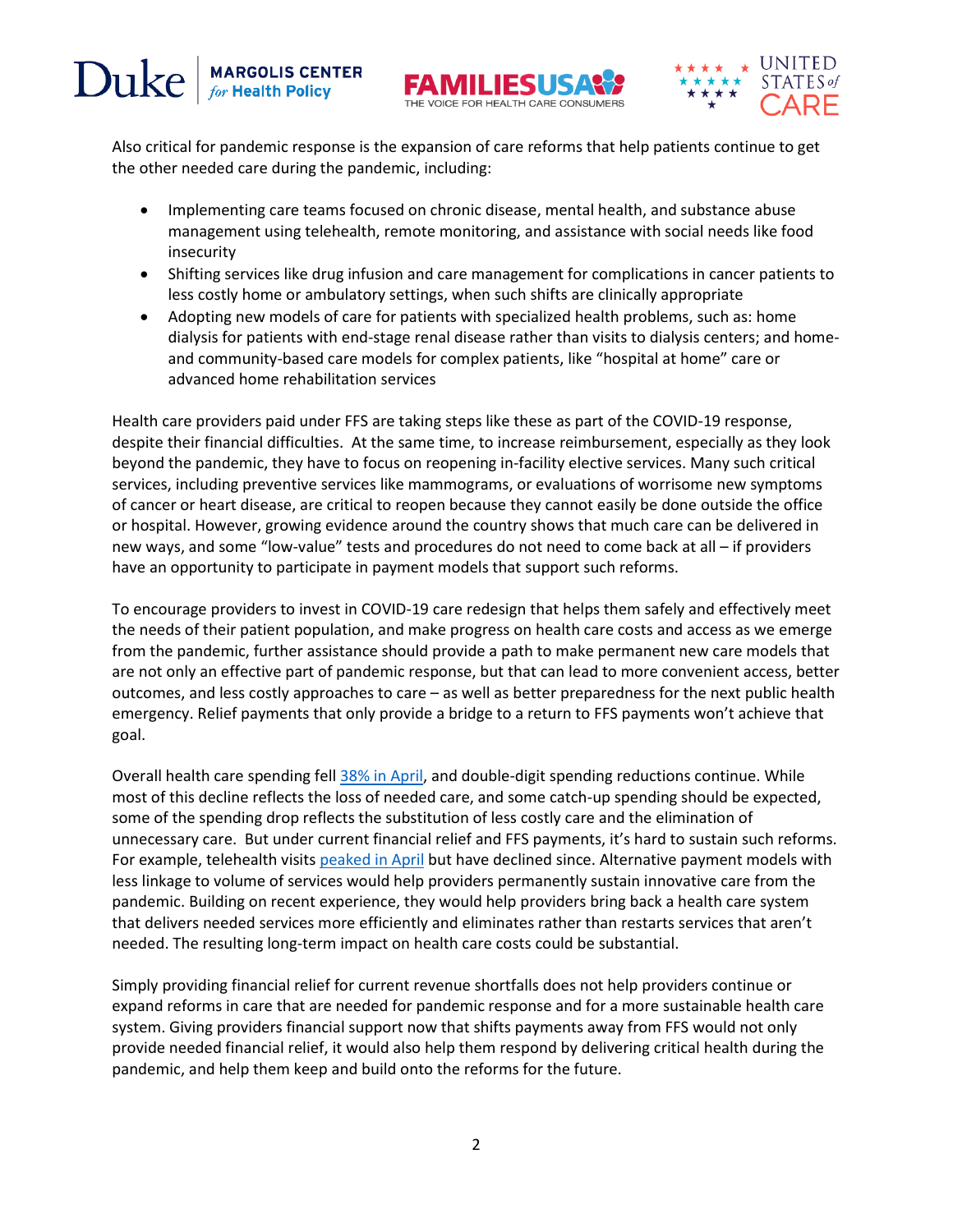Duke **MARGOLIS CENTER**<br>for Health Policy





# **The COVID-19 Health Care Relief, Response, and Resiliency (RRR) Payment Program**

Congress can provide short-term financial relief while making the health system more resilient for the long term by directing *\$50 billion* from the total provider emergency funding in the next stimulus package toward *response* and *resilience* – to expand needed reforms in care now and help make them permanent, through short- and longer-term shifts away from FFS payment.

The Department of Health and Human Services (HHS), mainly through the Centers for Medicare and Medicaid (CMS), would have the authority to provide financial support for response and resilience payments through either immediate provider-level payments, subsidized loans, or advance payments. Primary care, mental health, and providers caring for vulnerable populations, especially in areas of the country experiencing surges in COVID-19 cases and hospitalizations should be prioritized. Some of the additional funding could be provided as proportional increases in relief payments, but HHS should have discretion to determine specific allocations to achieve the program's goals.

## *Relief Payments*

The relief portion of the program could include *COVID-19 relief payments* building on the financial relief in previous COVID-19 relief legislation. Providers receiving these payments would not be required to make any commitments to care reform, but would be encouraged to use the funds to invest in telehealth, data sharing tools, and other resources critical to treating COVID-19 patients. CMS would determine the most appropriate distribution methodology for these payments, with an emphasis on smaller providers and those practicing in underserved communities and communities that have been particularly hard-hit by COVID-19.

# *Response Payments*

Congress would direct \$15 billion of total provider relief to *COVID-19 response payments* for providers who partially or fully take needed steps in 2020 and 2021 to respond to the pandemic and to provide a foundation for better care and population health for the future. Measures of COVID-19 response include:

- Provider attestation or demonstration of *rapid electronic data sharing for COVID-19 containment*. Providers qualify for the additional response payment if they share patient information needed by clinical laboratories to fully implemen[t COVID-19 laboratory reporting](https://www.cdc.gov/coronavirus/2019-ncov/lab/reporting-lab-data.html)  [requirements,](https://www.cdc.gov/coronavirus/2019-ncov/lab/reporting-lab-data.html) and for electronic real-time reporting of test results. Such data sharing between health care and public health is currently encouraged, but requires modifications to electronic record systems (e.g., for "ask on order entry" clinical data). Establishing these systems will also improve future response capacity.
- Public health attestation of *meaningful provider collaboration in public health containment*. Providers qualify for additional payments if their regional or state public health authority attests that they participated in significant public health containment activities. HHS would describe a range of qualifying activities, such as offering testing in collaboration with public health to highrisk communities; participating in outbreak surveillance initiatives; participating in surge case management; enhancing capacity to provide home- and community-based care to free up hospital capacity for COVID-19 response; assisting isolation or quarantine programs with staffing or other material support; or participation in future public health emergency response planning. State public health authorities could establish blanket attestations for all providers participating in key initiatives.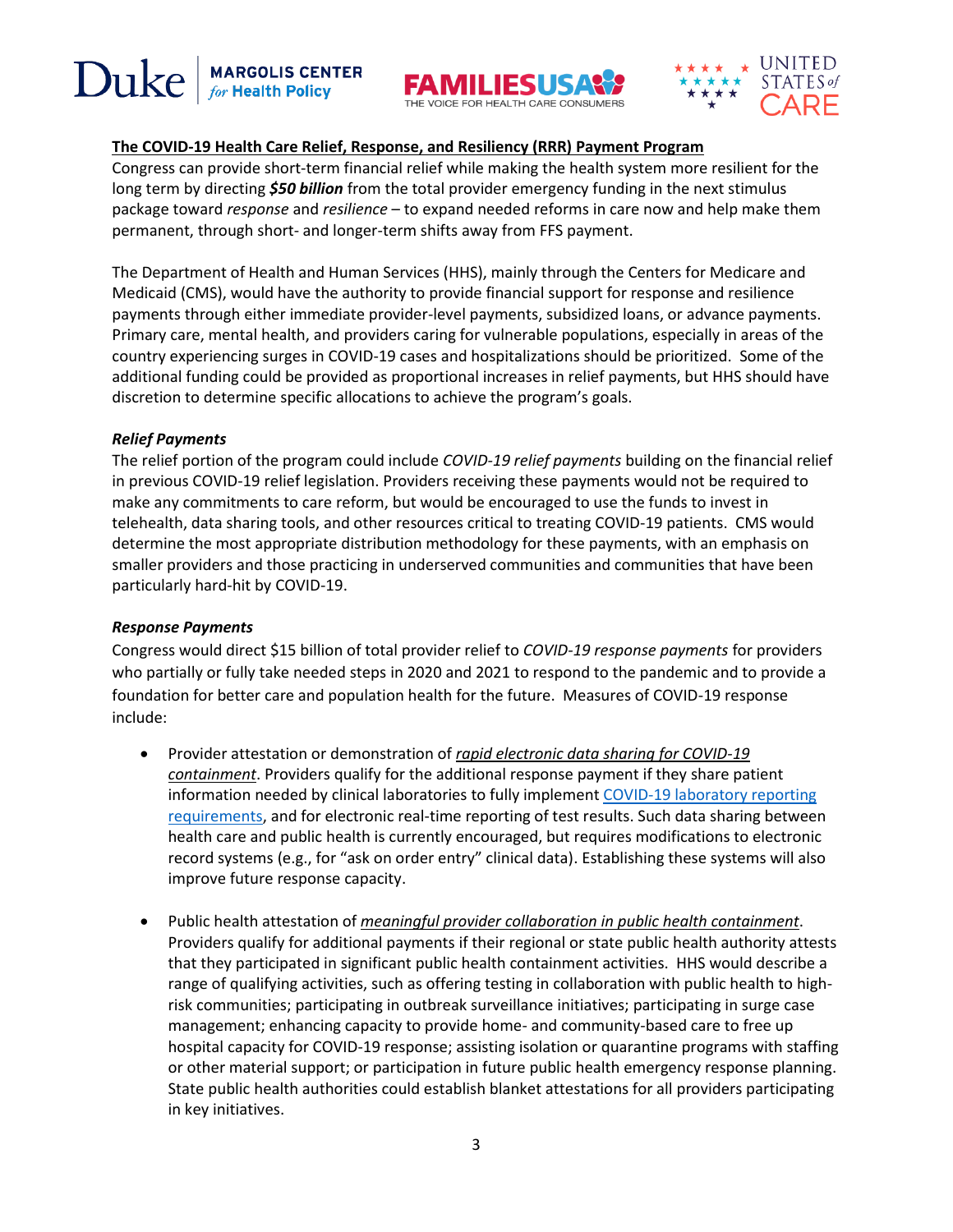



• *Commitment to participation in the resilience program* as reflected in attestation to CMS and reporting of any key performance measures identified by CMS for the relevant program. For example, providers who intend to participate in the Medicare Shared Savings Program (MSSP) could report on measures included in the MSSP that are not suspended during the public health emergency. Commitment to alternative payment models along with the response payments will support investments to help patients receive needed care in home- and community settings. For health care facilities, the reforms will diminish the financial tension between increasing hospital, outpatient, and other institutional services versus keeping sufficient capacity available for COVID-19 response.

### *Resilience Payments*

Duke

**MARGOLIS CENTER**<br>for Health Policy

Congress would direct an additional \$35 billion to *COVID-19 resilience payments* to assist providers in shifting more of their revenues into alternative payment models that support redesigned care and reduce dependence on FFS volume. Providers would receive these payments if they meet some of the conditions for COVID-19 response payments in 2020 and 2021, and enter payment reform contracts by the end of 2021. By the end of 2023, those contracts must increase the share of payments across all payers in advanced alternative payment models above a minimum threshold for significant practice redesign – 20 percentage points (e.g. from 10% to 30%) or half of the way to being fully capitated (e.g., from 70% to 85%), whichever is lower. Providers should receive larger payments for larger increases.

CMS would measure the shift with its current measures of advanced alternative payment model (APM)participation, such as it[s measure](https://qpp.cms.gov/apms/all-payer-advanced-apms) of participation in APMs across all payers, which CMS should review and consider updating based on stakeholder input on the performance of such APM participation measures. Qualifying APMs would be determined by CMS, but generally would include models that are offered by CMS, private plans, or states, and represent a significant shift from FFS, such a[s LAN Category](http://hcp-lan.org/workproducts/apm-framework-onepager.pdf)  [3B or 4 models.](http://hcp-lan.org/workproducts/apm-framework-onepager.pdf) CMS should continue to encourage copayment redesign with value-based benefits in these alternative payment models. Examples of some Medicare models that could be used by different types of health care providers are listed below. CMS would establish a mechanism for recovering resilience payments from providers that do not fulfill the conditions of the program.

CMS would also establish a **rural hospital alternative payment model** by 2021, providing an alternative payment option for all inpatient and outpatient services for hospitals (e.g., critical access hospitals, acute hospitals in rural settings) that participate. This advanced APM would convert a substantial part of a rural hospital's payments to a prospective budget, with corresponding reductions in fee schedule rates. By the end of a transition period, at least half, and potentially all, hospital reimbursement would be covered through the global budget. Participating hospitals would have the flexibility to redesign services, with model features based on approaches developed in the [Pennsylvania Rural Health Model](https://innovation.cms.gov/innovation-models/pa-rural-health-model) and other global hospital budget models implemented by the Center for Medicare and Medicaid Innovation (CMMI). CMS would design the multi-payer model to encourage participation by Medicaid and private payers. The model would be a qualifying APM under the RRR program.

For specialists that do not have models available, CMS would specify an alternative mechanism for partial payment. For example, this could involve participation in programs to promote patient-focused teams in delivering specialized care that have been validated to improve quality and cost, such as th[e](https://www.facs.org/quality-programs/geriatric-surgery) [Geriatric Surgery Model and verification system](https://www.facs.org/quality-programs/geriatric-surgery) or the [Metabolic and Bariatric Surgery Program.](https://asmbs.org/about/mbsaqip) Such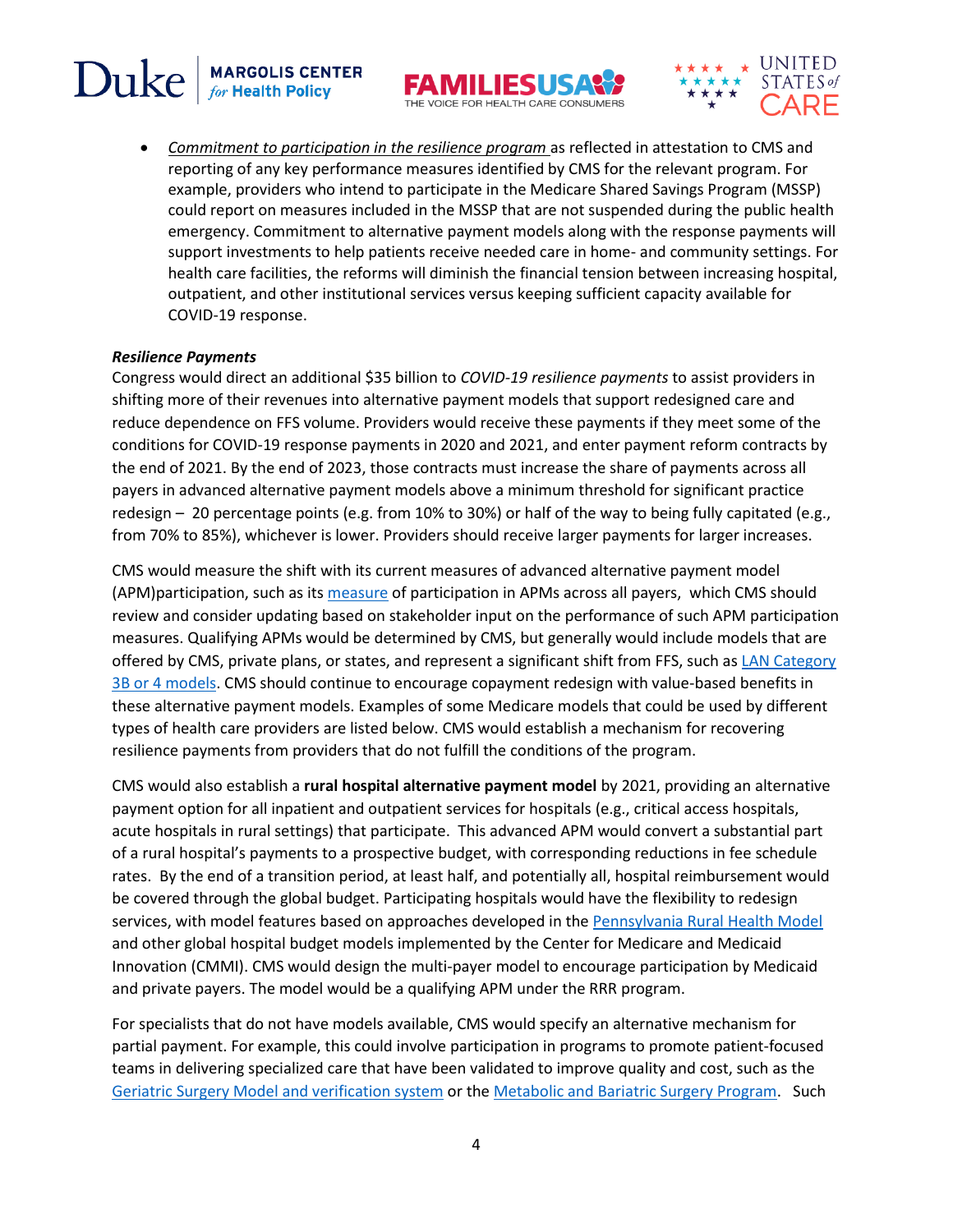



programs involve adoption of specialized systems of care and patient outcome tracking. This could be coupled with reporting on episode spending measures and patient-focused performance measures, such as patient-reported outcomes that CMS is developing (and should accelerate) as part of its Quality [Measure Development Plan](https://www.cms.gov/Medicare/Quality-Payment-Program/Measure-Development/Measure-development) and in further updates of th[e MIPS Value Pathway,](https://qpp.cms.gov/mips/mips-value-pathways) which is intended to support specialist movement into alternative payment models as they become available.

| <b>Primary Care</b>             | Medicare Shared Savings Program (MSSP) Pathways to<br>Success (physician-led ACO)<br><b>Primary Care First</b><br>$\bullet$<br><b>Direct Contracting</b><br>$\bullet$                                                                                                                                     |
|---------------------------------|-----------------------------------------------------------------------------------------------------------------------------------------------------------------------------------------------------------------------------------------------------------------------------------------------------------|
| Specialized Care                | Kidney Care Choices Model<br><b>Oncology Care Model/Radiation Oncology Model</b><br>Bundled Payments for Care Improvement-Advanced or<br>future advanced bundled episode payment models<br>Joint participation in MSSP or Direct Contracting<br>$\bullet$<br>Other specialized care APMs developed by CMS |
| Hospitals                       | <b>MSSP Pathways to Success</b><br>٠<br><b>Direct Contracting</b><br>٠<br><b>Specialized Care Models</b><br>Global budget APM for rural hospitals $1$                                                                                                                                                     |
| <b>Medicaid Providers</b>       | Resilience Model Waiver with enhanced payments for<br>$\bullet$<br>providers with increased participation in qualifying<br>APMs in Medicaid programs or plans <sup>1</sup>                                                                                                                                |
| <b>Community Health Centers</b> | Improved Participation in Medicaid APMs <sup>2</sup>                                                                                                                                                                                                                                                      |

<sup>1</sup>Congress would direct CMS to develop a new payment model in this area.

<sup>2</sup>Congress would remove restrictions that prevent CHCs from receiving prospective payments in advanced alternative payment models. This may include directing CMS to develop a new payment model in this area. Note: This table is an illustrative not comprehensive list of all CMS models that could be used to meet the APM resilience requirement.

### *Medicaid Response Payments and Model Waiver*

Medicaid providers should also be able to qualify for response payments. CMS would develop a mechanism for distributing for resilience payments, possibly including a *model waiver for Medicaid,* to provide a template for how states can distribute upfront payments to Medicaid providers, to improve their capacity to respond to COVID-19 and implement innovative care models permanently through APMs. States that adopt the model waiver would receive a grant from the resilience program funding to implement the waiver.

For the *response* support, Medicaid providers would receive additional payments for the same or similar activities as described for the Medicare response payments, including COVID-19 data sharing with public health authorities and participation in public health response initiatives. HHS should implement these payments through the most efficient mechanism available, building on current mechanisms for distributing payments to Medicaid providers or through a model waiver process.

In the *resilience* waiver, states could provide enhanced payments to providers who increase participation in advanced alternative payment models as their practice or organization emerges from the pandemic, either directly or through their managed care organizations (MCOs). The model waiver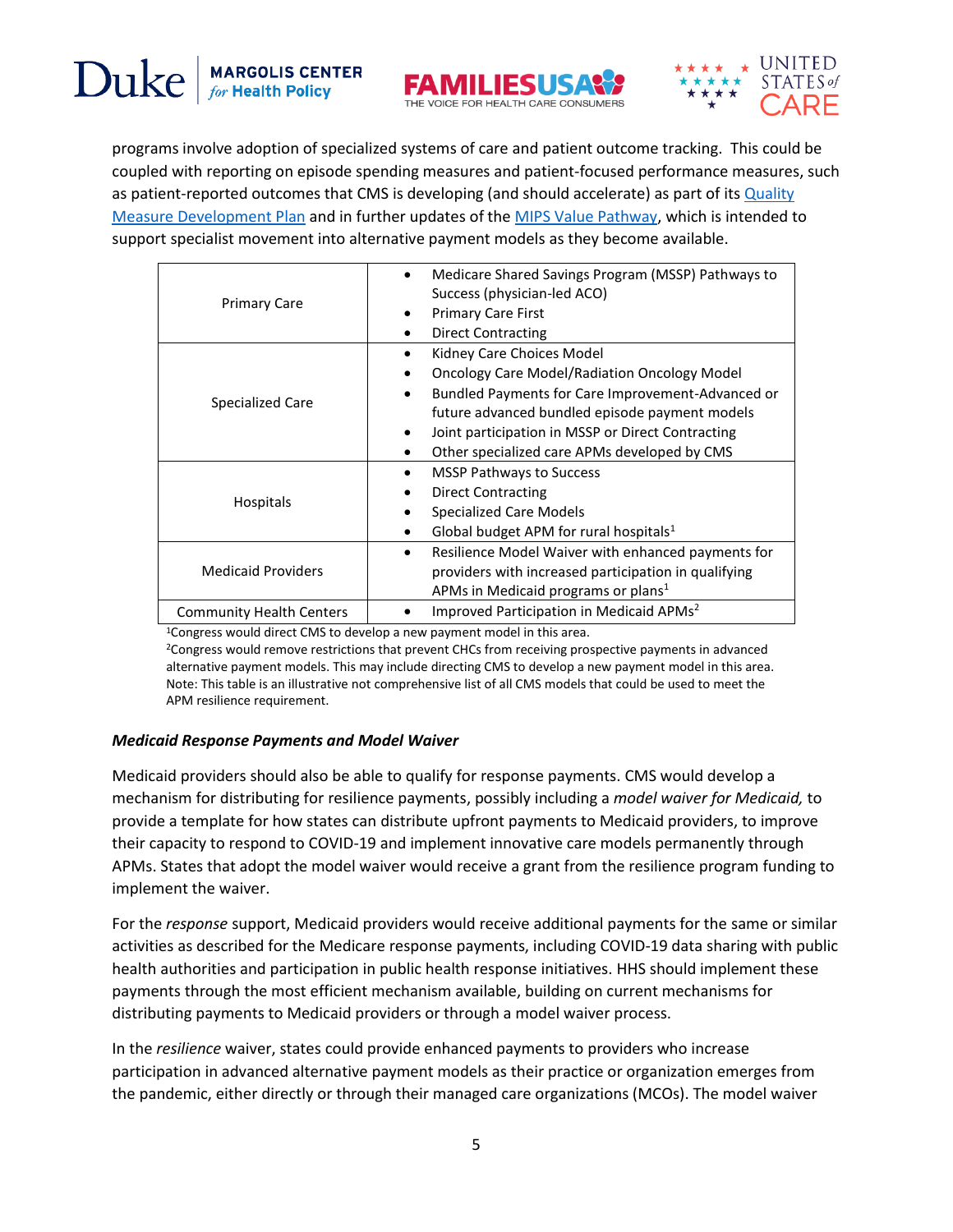# Duke **MARGOLIS CENTER**<br>for Health Policy





would provide short-term payment increases to providers, based on progress beyond the current status of APM availability and Medicaid provider readiness. Receipt of these funds would require provider adoption of reforms by 2021 that achieve a minimum of a 15 percentage-point increase in advanced APMs by 2023, with higher payments to states (for their providers) for larger increases. States would also receive additional funds for adopting a statewide Dual Eligible Special Needs Plan (D-SNP) alignment plan or Medicare/Medicaid dual-eligible care model approach by 2022.

### **Supporting Reforms for Resilience**

Other legislative actions could support the implementation of the COVID-19 Health Care RRR Payment Program:

### *Expanded Telehealth Coverage*

Expanded Medicare telehealth payments for covered services delivered at home should continue, with broader expansions for providers participating in advanced APMs, building on reforms such as those included in the proposed [home health payment rule](https://www.federalregister.gov/documents/2020/06/30/2020-13792/medicare-and-medicaid-programs-cy-2021-home-health-prospective-payment-system-rate-update-home) and in existing Medicare APMs. Covered services should include audio-visual and audio-only services, as well as remote monitoring. CMS should have the authority to determine appropriate payment rates for telehealth visits based on cost estimates, and the authority to restrict telehealth services in circumstances where there is reasonable evidence that continuing coverage after the pandemic would lead to unnecessary spending increases or significant program integrity concerns. CMS would continue to provide substantially broader telehealth coverage with the option to offer lower copays for providers participating in advanced alternative payment models, including through the RRR Program, because of enhanced opportunities for care coordination and incentives to avoid overuse.

### *Expanded Site-Neutral Payments*

Expanded Medicare payment for services delivered in home- or community-based settings as alternatives to inpatient, outpatient, or other facility-based settings should continue. Services that could be delivered in these settings include drug infusion, advanced rehabilitation services, intensive "hospital at home" services, and facility-based services that can be provided in physician offices or clinics. CMS would have authority to set Medicare payments at parity with its payments for similar in-person ambulatory or outpatient services, while monitoring access to care in underserved urban and rural communities. CMS would also have the authority to restrict more intensive services that cannot be safely and reliably provided at home after the public health emergency. Site-neutrality price levels should not increase Federal spending in conjunction with other provisions included in this legislation.

### *Enhanced Data and Transparency on the Quality and Cost of Care*

A national nongovernmental, nonprofit transparency organization would be established to provide necessary data to support assessments of the quality and cost of care across providers in the U.S. health care system. This could be accomplished by enacting Section 303 of S.1895, the Lower Health Care Cost Act, which was passed with strong bipartisan support by the Senate Health, Education, Labor and Pension Committee (HELP) in 2019. The data will provide national, timely information on utilization and payment – including for COVID-19 related services – to facilitate regional assessments of the impact of the pandemic and further responses, including for communities of color, low-income and rural communities, and others that have been differentially impacted by the pandemic. Such data will also facilitate more complete assessments of the performance of health care organizations, including